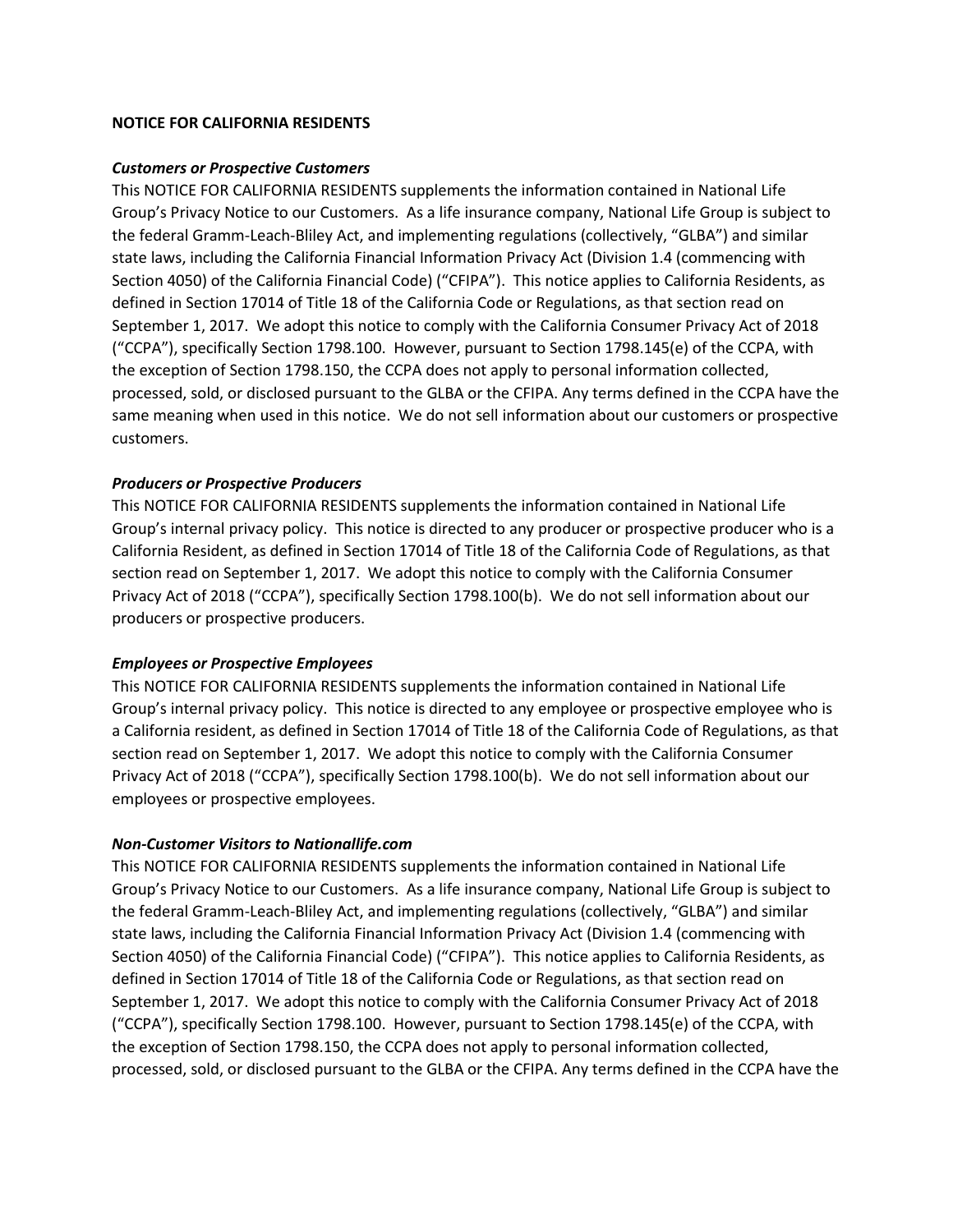same meaning when used in this notice. We do not sell information about our customers or prospective customers.

# **Information We Collect and the Purposes for Which It Is Collected**

Life Insurance Company of the Southwest ("LSW") and National Life Insurance Company ("NLIC") (herein referred to as the "Company") collect information that identifies, relates to, describes, is reasonably capable of being associated with, or could reasonably be linked, directly or indirectly, with a particular customer or household, producer or prospective producer, employee or prospective employee ("personal information").

# *Customers or Prospective Customers*

The Company will collect the following categories of personal information from you when it sells you products or services or you apply to the Company for products or services:

| Category                      | <b>Specifics</b>                                                                           |
|-------------------------------|--------------------------------------------------------------------------------------------|
| Identifiers - including<br>А. | Name (first, middle, last) or alias<br>$\bullet$                                           |
| personal information          | Signature<br>$\bullet$                                                                     |
| under California's            | Physical characteristics or description                                                    |
| <b>Customer Records law</b>   | Phone number - including home, cell, & work<br>$\bullet$                                   |
| (Cal. Civ. Code               | Fax number<br>$\bullet$                                                                    |
| 1798.80(e))                   | Gender<br>$\bullet$                                                                        |
|                               | Date of birth ("DOB")                                                                      |
|                               | Age<br>٠                                                                                   |
|                               | Home address                                                                               |
|                               | Unique personal identifier<br>$\bullet$                                                    |
|                               | Insurance policy number<br>$\bullet$                                                       |
|                               | Online identifier Internet Protocol ("IP") address                                         |
|                               | Email address                                                                              |
|                               | Social Security Number ("SSN")<br>٠                                                        |
|                               | Tax identification number<br>$\bullet$                                                     |
|                               | Alien registration number<br>٠                                                             |
|                               | Permanent resident card number - including a photo copy of<br>$\bullet$<br>the actual card |
|                               | Type of visa – including a photo copy of the actual visa                                   |
|                               | Driver's license or state identification number                                            |
|                               | Passport number<br>٠                                                                       |
|                               | Owner/annuitant/beneficiary information - name,<br>$\bullet$                               |
|                               | relationship, address, telephone number, email address, DOB,<br>& SSN                      |
|                               | Moving vehicle violations<br>٠                                                             |
|                               | Criminal history information<br>٠                                                          |
|                               | Existing policy information - including exiting company name,<br>٠                         |
|                               | policy number, product name, & other product specifics                                     |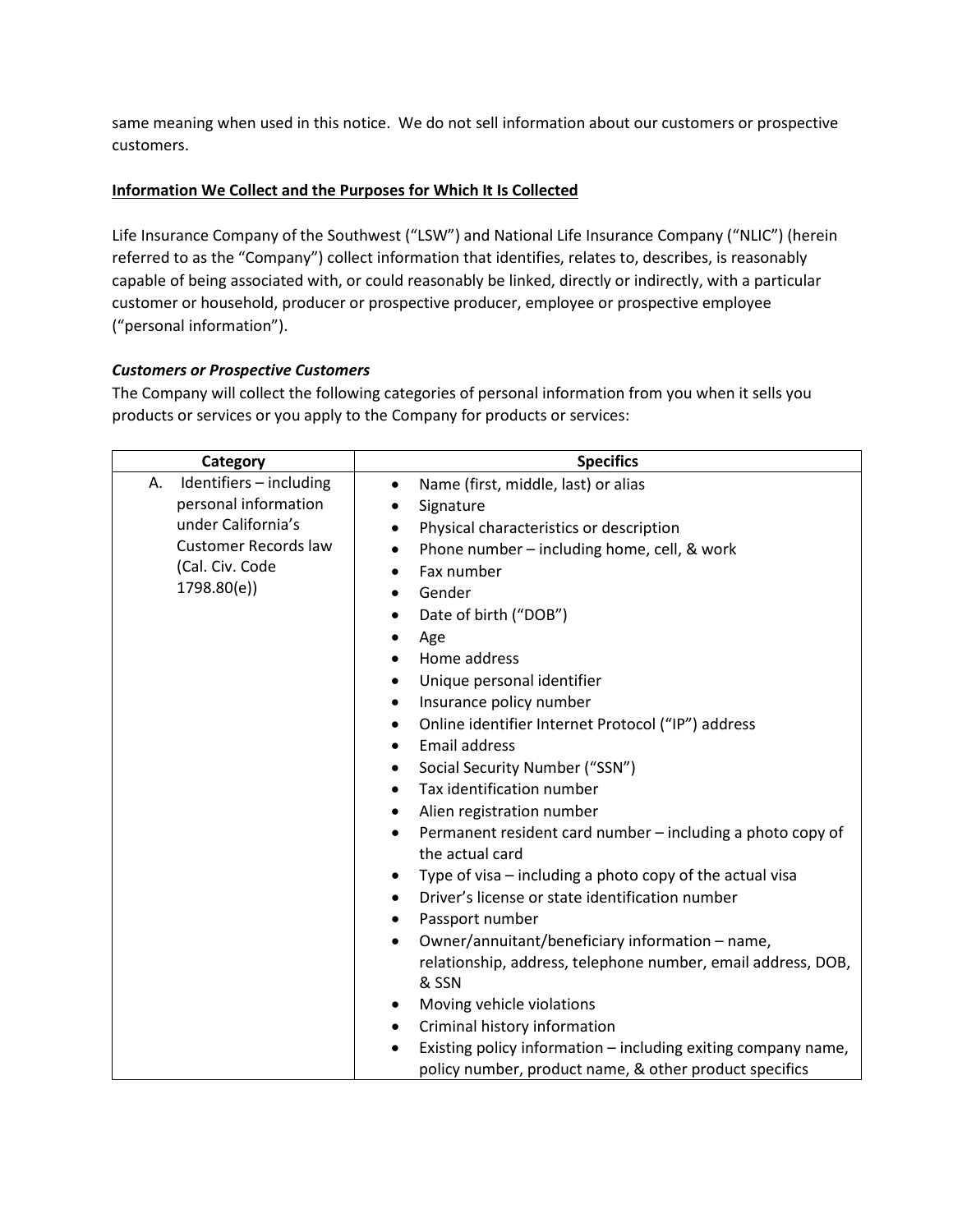| <b>Financial Information</b><br>В.                                                       | Legal documents - including power of attorney & trust<br>$\bullet$<br>documents<br>Children's Term Rider information - including child's name,<br>DOB, SSN, medical information, & medications<br>(Some personal information included in this category may<br>overlap with other categories)<br>Income - including household<br>٠<br>Net worth                                                                                                                                                                                                                                                                                                                                                                                                                                                                       |
|------------------------------------------------------------------------------------------|----------------------------------------------------------------------------------------------------------------------------------------------------------------------------------------------------------------------------------------------------------------------------------------------------------------------------------------------------------------------------------------------------------------------------------------------------------------------------------------------------------------------------------------------------------------------------------------------------------------------------------------------------------------------------------------------------------------------------------------------------------------------------------------------------------------------|
|                                                                                          | Expenses - including household<br>٠<br>Liquid net worth<br>$\bullet$<br>Asset distribution amounts<br>Liability distribution amounts<br>Existing investment holdings<br>٠<br>Existing life insurance holdings<br>٠<br>Tax bracket<br>$\bullet$<br>Tax return documents<br><b>Risk tolerance</b><br>Source of funds<br>Bank information - including bank name, name on account,<br>$\bullet$<br>account number, routing number, account type, depositor's<br>mailing address, depositor's email, depositor's phone<br>number, & depositor's signature<br>Credit or debit card number<br>٠<br><b>Bankruptcy information</b>                                                                                                                                                                                            |
| C. Characteristics of<br>protected classifications<br>under California or<br>Federal law | Age<br>٠<br>National origin/place of birth<br>٠<br>Citizenship<br>$\bullet$<br>Foreign National information - including intent to reside in<br>٠<br>the United States (U.S.), U.S. property interests, U.S.<br>connections, U.S. business interest, and travel plans<br><b>Marital status</b><br><b>Medical condition</b><br>Physician & Specialist name, dates last seen, reasons<br>consulted and outcome<br>Physical or mental disability<br><b>Prescribed Medications</b><br>Sexual orientation<br>Veteran or military status - including military branch, rank,<br>occupation, special forces, military occupation specialty, date<br>of next enlistment, orders for deployment, special pay,<br>aviation, mission types, medical leave, & post-traumatic stress<br>disorder information<br>Genetic information |
| D. Commercial<br>information                                                             | Records of personal property, products, or services<br>purchased, obtained, or considered                                                                                                                                                                                                                                                                                                                                                                                                                                                                                                                                                                                                                                                                                                                            |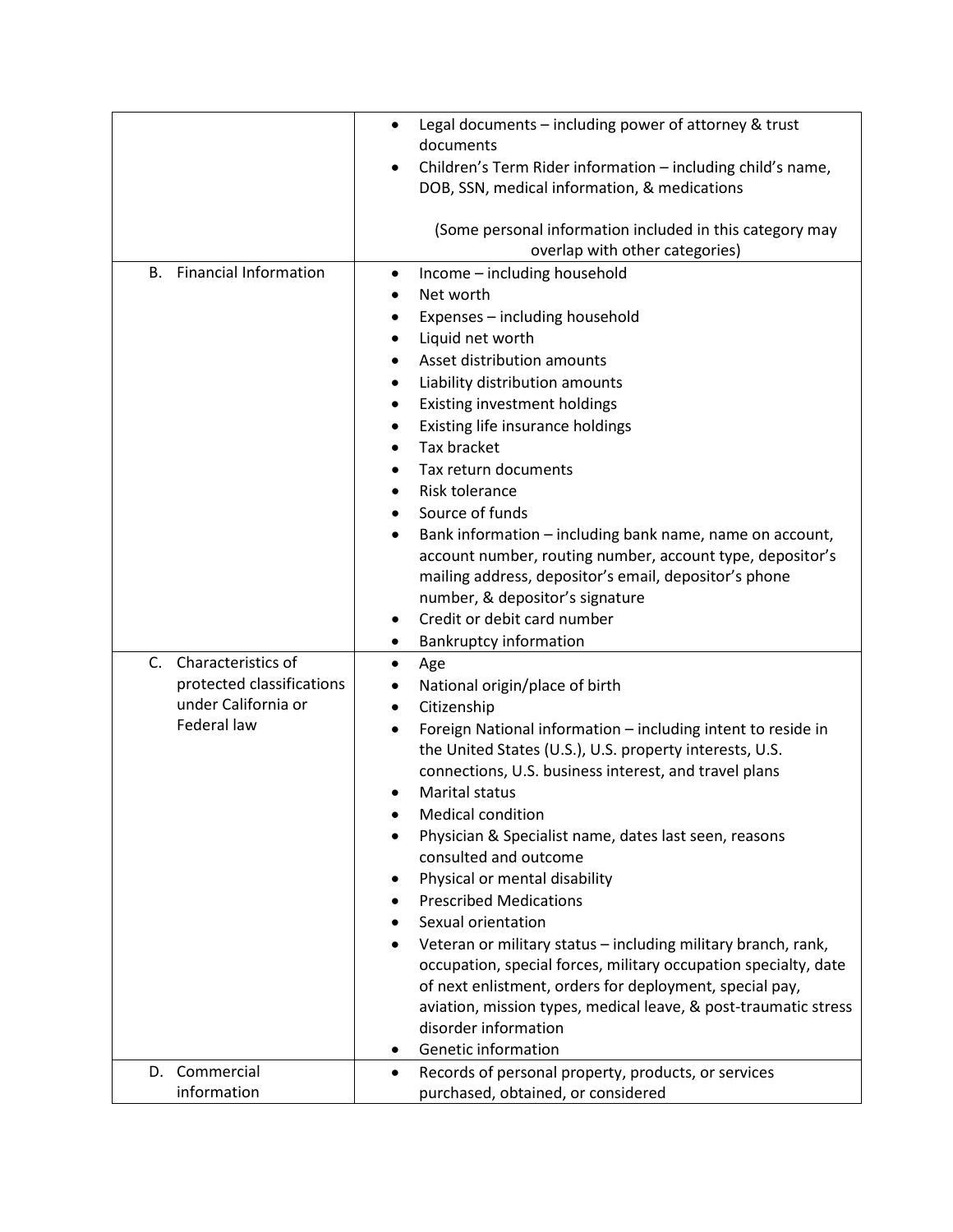|                                                                                                                                               | Other purchasing or consuming histories or tendencies<br>٠                                                                                                                                                                                                                                                                                         |
|-----------------------------------------------------------------------------------------------------------------------------------------------|----------------------------------------------------------------------------------------------------------------------------------------------------------------------------------------------------------------------------------------------------------------------------------------------------------------------------------------------------|
| <b>Biometric information</b><br>Ε.                                                                                                            | Medical and health information - including family history<br>٠<br>An individual's physiological, biological or behavioral<br>$\bullet$<br>characteristics<br>Voice recordings from service phone calls<br>٠                                                                                                                                        |
| F.<br>Internet or other<br>electronic network<br>history<br>G. Audio, electronic,<br>visual, thermal,<br>olfactory, or similar<br>information | IP address<br>$\bullet$<br>Information regarding a customer's interaction with the<br>Company's website<br>Voice recordings from service phone calls                                                                                                                                                                                               |
| H. Professional or<br>employment-related<br>information                                                                                       | Occupation - with specific duties<br>Employer information - including name, address, contact<br>name, phone number, fax number, email address, website,<br>and Third-Party Administrator information<br>Years of service<br>Salary<br>Work history - including number of hours, prior disability<br>٠<br>and/or worker's compensation applications |
| Inferences drawn from<br>I.<br>other personal<br>information                                                                                  | Avocation, aviation, and foreign travel experience and plans<br>$\bullet$<br>(if applicable)<br>Tobacco usage (if applicable)<br>Drug and alcohol usage (if applicable)                                                                                                                                                                            |

We may use or disclose the personal information we collect for one or more of the following business purposes:

- To fulfill or meet the reason for which the information is provided. For example, if you provide us with personal information applying for an insurance policy or an annuity, we will use that information to approve or deny the application for that policy or contract. If we offer you life insurance, we will also use that information in the underwriting process to determine the cost of that insurance.
- To provide you with information, products or services that you request from us.
- To carry out our obligations and enforce our rights arising from any contracts entered into between you and us, including billing, notifications, and claims.
- To improve our website and present its contents to you.
- For testing, research, analysis and product development.
- As necessary or appropriate to protect the rights, property or safety of us, our clients or others.
- To respond to law enforcement requests and as required by applicable law, court order, or governmental regulations.
- As described to you when collecting your personal information or as otherwise set forth in the CCPA.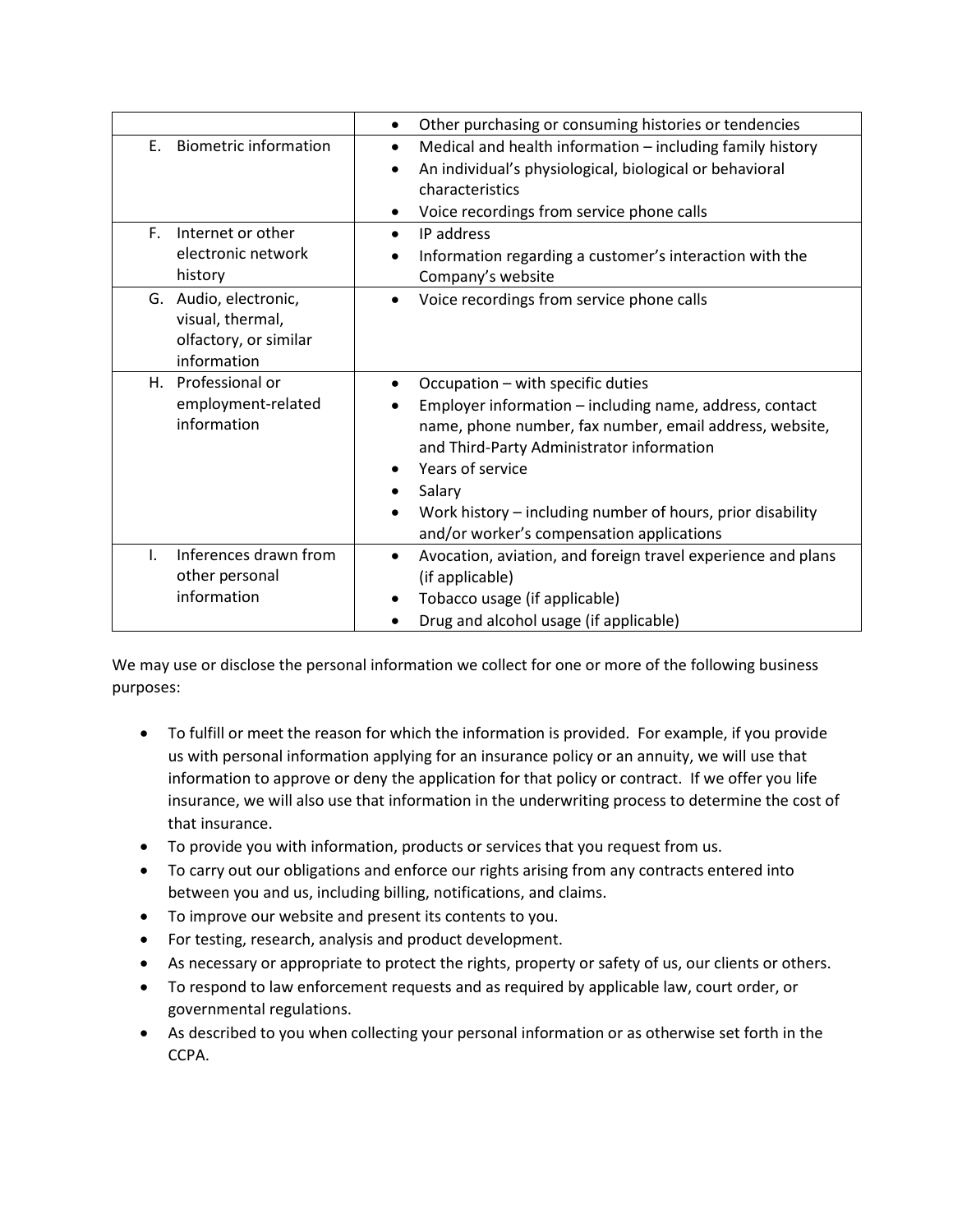We will not collect additional categories of personal information or use the personal information we collected for materially different, unrelated, or incompatible purposes without providing you notice.

## *Producers or Prospective Producers*

The Company will collect the following categories of personal information you when you apply to become a producer for the Company or in your capacity as a producer for the Company:

| Category                                                                                                                                     | <b>Specifics</b>                                                                                                                                                                                                                                                                                                                                                                                                                                                                                                                                                                       |
|----------------------------------------------------------------------------------------------------------------------------------------------|----------------------------------------------------------------------------------------------------------------------------------------------------------------------------------------------------------------------------------------------------------------------------------------------------------------------------------------------------------------------------------------------------------------------------------------------------------------------------------------------------------------------------------------------------------------------------------------|
| Identifiers - including<br>А.<br>personal information<br>under California's<br><b>Customer Records law</b><br>(Cal. Civ. Code<br>1798.80(e)) | Name (first, middle, last)<br>$\bullet$<br>Aliases (if any)Maiden name (if any)<br>Signature<br>Phone number - including home, cell, & work<br>Date of birth ("DOB")<br>$\bullet$<br>Age<br>Home address<br><b>Business address</b><br>Online identifier Internet Protocol ("IP") address<br><b>Email address</b><br>User name, password, security code, and recovery questions<br>٠<br>Social Security Number ("SSN")<br>Tax identification number<br>Criminal history information<br>٠<br>(Some personal information included in this category may<br>overlap with other categories) |
| <b>Financial Information</b><br><b>B.</b>                                                                                                    | Income<br>$\bullet$<br>Existing investment holdings - if a Registered Representative<br>٠<br>W-9 tax withholding information<br>٠<br>Bank information - including bank name, bank address, name<br>$\bullet$<br>on account, account number, routing number, and account<br>type<br>Bankruptcy information - if a Registered Representative                                                                                                                                                                                                                                             |
| $C_{1}$<br>Characteristics of<br>protected classifications<br>under California or<br>Federal law                                             | Age<br>Citizenship                                                                                                                                                                                                                                                                                                                                                                                                                                                                                                                                                                     |
| D. Commercial<br>information                                                                                                                 | Records of rental properties - if a Registered Representative<br>$\bullet$                                                                                                                                                                                                                                                                                                                                                                                                                                                                                                             |
| <b>Biometric information</b><br>Ε.                                                                                                           | Voice recordings from service phone calls<br>$\bullet$<br>Fingerprints - if a Registered Representative with Equity<br>Services, Inc.                                                                                                                                                                                                                                                                                                                                                                                                                                                  |
| F.<br>Internet or other<br>electronic network<br>history                                                                                     | IP address<br>$\bullet$<br>Computer operating system<br>Internet service provider domain name<br>Information regarding a producer's or prospective producer's<br>$\bullet$<br>interaction with the Company's website or digital tools                                                                                                                                                                                                                                                                                                                                                  |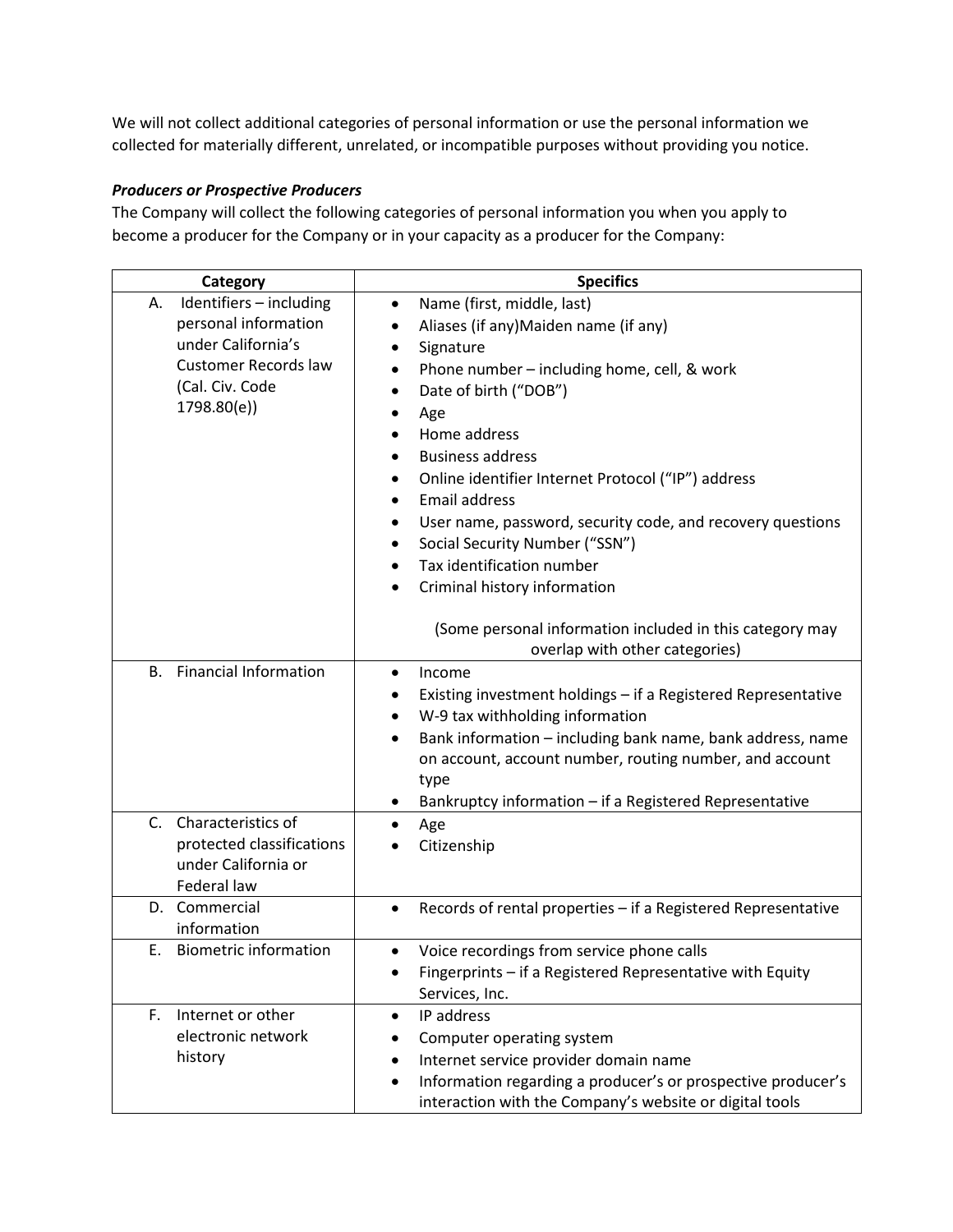| G. Audio, electronic,<br>visual, thermal,<br>olfactory, or similar<br>information | Voice recordings from service phone calls                                                                                                                                                                                                                                                                                                                                                                                                                                                                                                                                                                                                                                                                                                                                                                                    |
|-----------------------------------------------------------------------------------|------------------------------------------------------------------------------------------------------------------------------------------------------------------------------------------------------------------------------------------------------------------------------------------------------------------------------------------------------------------------------------------------------------------------------------------------------------------------------------------------------------------------------------------------------------------------------------------------------------------------------------------------------------------------------------------------------------------------------------------------------------------------------------------------------------------------------|
| H. Professional or<br>employment-related<br>information                           | Employer information – including job title, name, address,<br>$\bullet$<br>contact name, phone number, and reason for leaving<br>Prior employer information<br>Years of service<br>Salary/Commission<br>$\bullet$<br>Complaints received<br>$\bullet$<br>Named party in litigation, arbitration, or civil actions<br>$\bullet$<br>Court and legal documents (if applicable)<br>Federal or state regulatory agency violations<br>Named party in an unsatisfied judgments or liens (if<br>applicable)<br>FINRA or state licensing information<br>Professional designations held<br>$\bullet$<br>Sales Production – including last payout and assets under<br>٠<br>management<br>Heightened supervision $-$ up to, and including, for cause<br>terminations<br>License suspension<br>Errors and Omissions insurance information |
| Inferences drawn from<br>L.<br>other personal<br>information                      | Outside business activities - if a Registered Representative<br>$\bullet$                                                                                                                                                                                                                                                                                                                                                                                                                                                                                                                                                                                                                                                                                                                                                    |

We may use or disclose the personal information we collect for one or more of the following business purposes:

- To fulfill or meet the reason for which the information is provided. For example, if you apply to become appointed with the Company, we will use that information to approve or deny the appointment request to the extent permissible under applicable law.
- To provide you with information, products or services that you request from us.
- To appoint you as a producer.
- To carry out our obligations and enforce our rights arising from any appointment contracts entered into between you and us.
- To improve our website and present its contents to you.
- For testing, research, analysis and product development.
- As necessary or appropriate to protect the rights, property or safety of us, our clients or others.
- To respond to law enforcement requests and as required by applicable law, court order, or governmental regulations.
- As described to you when collecting your personal information or as otherwise set forth in the CCPA.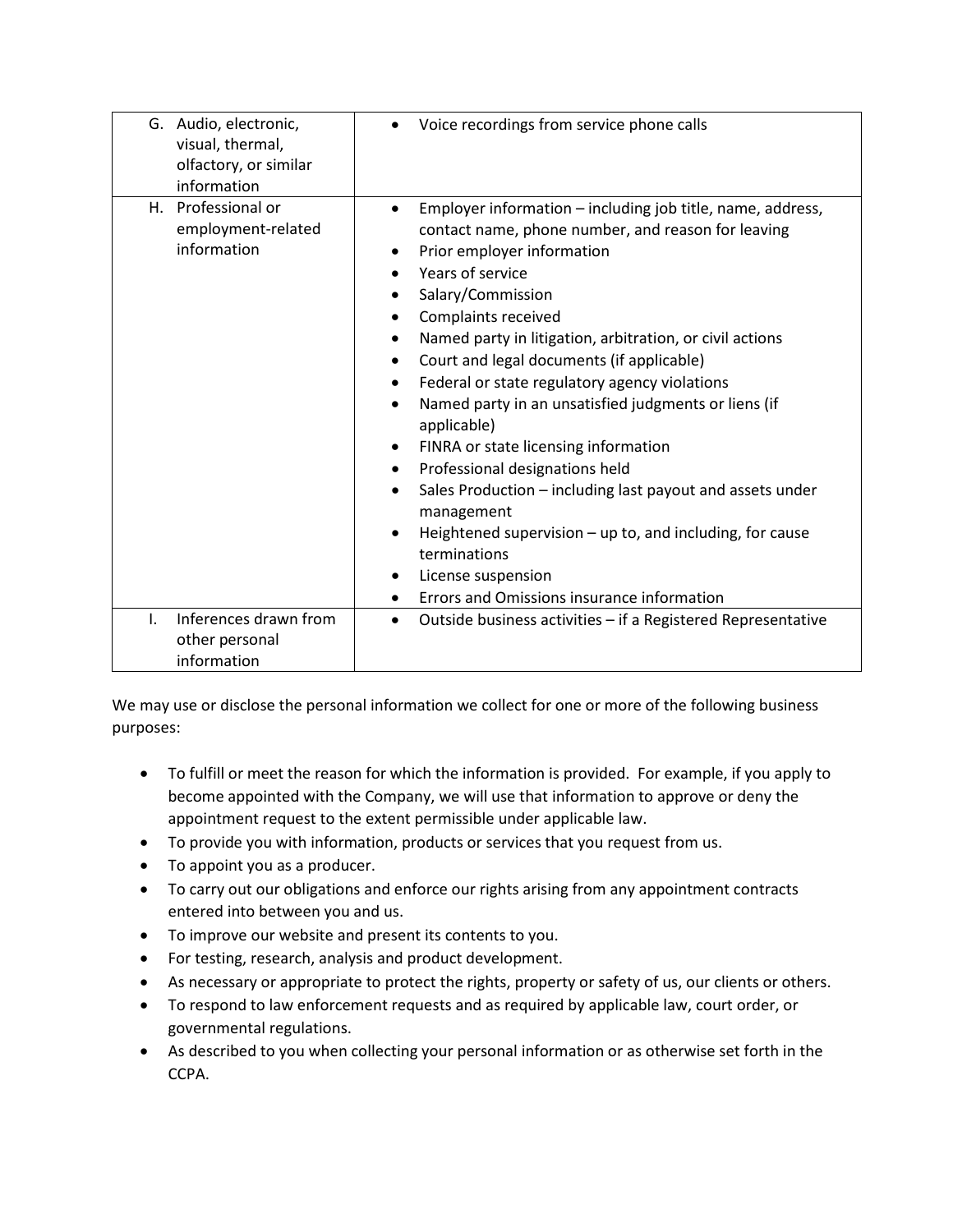The Company will not collect additional categories of personal information or use the personal information we collected for additional purposes without providing you notice.

## *Employees or Prospective Employees*

The Company will collect the following categories of personal information you when you are acting as a job applicant to become an employee of the Company or in your capacity as an employee of the Company:

| Category                                                                                                                                     | <b>Specifics</b>                                                                                                                                                                                                                                                                                                                                                                                                                                                                                                                                                                                                                                                                                                                                                                                                                                                                               |
|----------------------------------------------------------------------------------------------------------------------------------------------|------------------------------------------------------------------------------------------------------------------------------------------------------------------------------------------------------------------------------------------------------------------------------------------------------------------------------------------------------------------------------------------------------------------------------------------------------------------------------------------------------------------------------------------------------------------------------------------------------------------------------------------------------------------------------------------------------------------------------------------------------------------------------------------------------------------------------------------------------------------------------------------------|
| Identifiers - including<br>А.<br>personal information<br>under California's<br><b>Customer Records law</b><br>(Cal. Civ. Code<br>1798.80(e)) | Name (first, middle, last)<br>$\bullet$<br>Aliases (if any)<br>Maiden name (if any)<br>Signature<br>٠<br>Phone number - including secondary or alternative numbers<br>$\bullet$<br>Gender<br>Date of birth ("DOB")<br>٠<br>Age<br>٠<br>Home address<br>Address history<br>٠<br>Online identifier Internet Protocol ("IP") address<br>$\bullet$<br>Email address<br>Password<br>$\bullet$<br>Social Security Number ("SSN")<br>٠<br>Other Country ID - such as an alien registration number,<br>$\bullet$<br>permanent resident card number, visa, passport number<br>Beneficiary information - name, relationship, address,<br>$\bullet$<br>telephone number, email address, DOB, & SSN<br>Emergency Contact information - name, relationship, &<br>phone number<br>Criminal history information<br>(Some personal information included in this category may<br>overlap with other categories) |
| <b>Financial Information</b><br><b>B.</b>                                                                                                    | Income<br>٠<br>Existing investment holdings - if a Registered Representative<br>٠<br>Tax bracket<br>$\bullet$<br>W-2 Wage and Tax statements<br>٠<br>Bank information - including bank name, name on account,<br>$\bullet$<br>account number, routing number, account type, depositor's<br>mailing address, depositor's email, depositor's phone<br>number, & depositor's signature<br>Bankruptcy information - if a Registered Representative                                                                                                                                                                                                                                                                                                                                                                                                                                                 |
| Characteristics of<br>C.<br>protected classifications<br>under California or<br>Federal law                                                  | Age<br>$\bullet$<br>Visa Sponsorship<br>Citizenship<br>Marital status                                                                                                                                                                                                                                                                                                                                                                                                                                                                                                                                                                                                                                                                                                                                                                                                                          |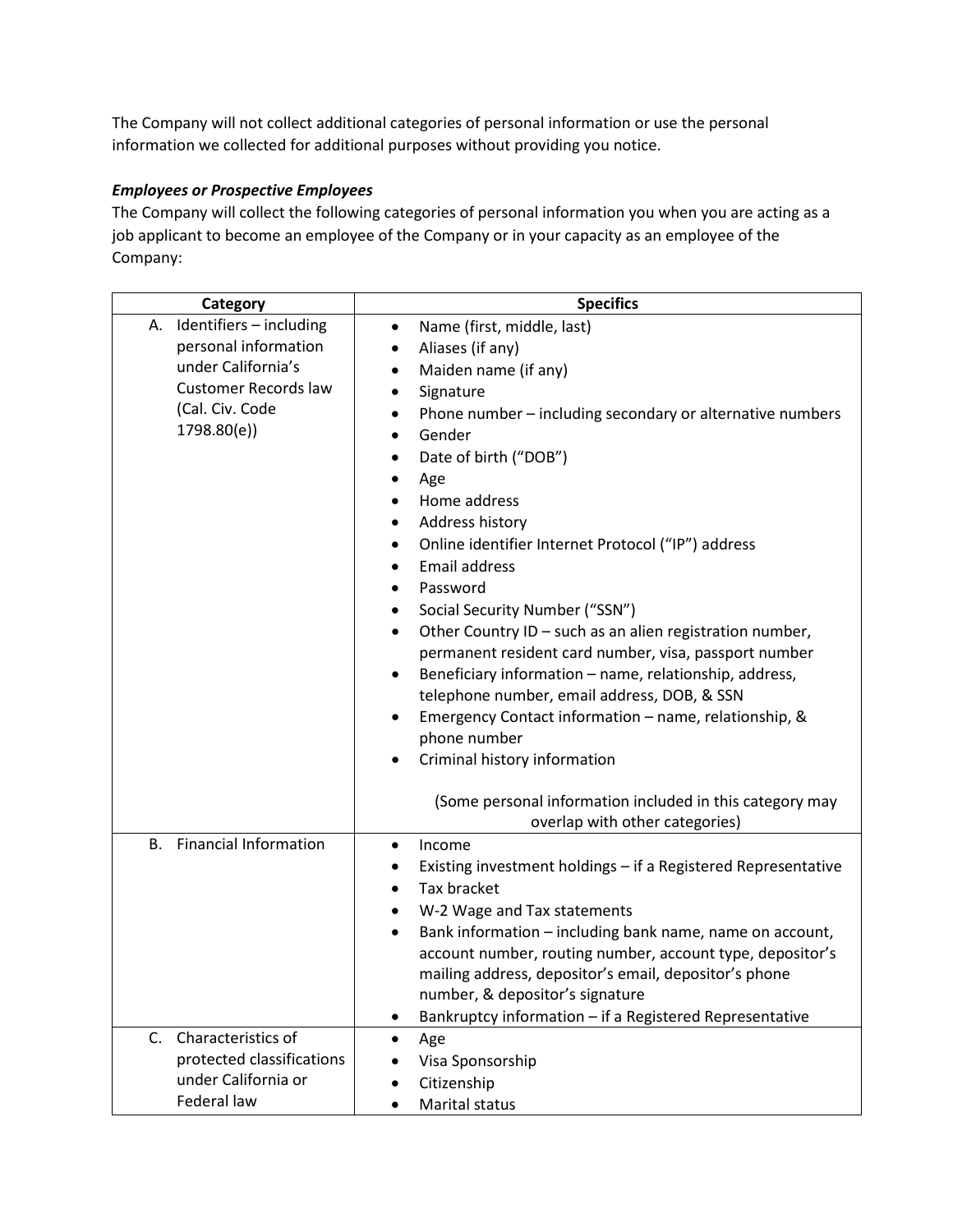|                                                                                   | <b>Medical condition</b><br>٠                                                                                                                                                                                                                                                                                                                                                                                                                                                                                                                                                                                                                                                                                                                                                                                                                                                                                                                                                                  |
|-----------------------------------------------------------------------------------|------------------------------------------------------------------------------------------------------------------------------------------------------------------------------------------------------------------------------------------------------------------------------------------------------------------------------------------------------------------------------------------------------------------------------------------------------------------------------------------------------------------------------------------------------------------------------------------------------------------------------------------------------------------------------------------------------------------------------------------------------------------------------------------------------------------------------------------------------------------------------------------------------------------------------------------------------------------------------------------------|
|                                                                                   | Veteran or military service                                                                                                                                                                                                                                                                                                                                                                                                                                                                                                                                                                                                                                                                                                                                                                                                                                                                                                                                                                    |
|                                                                                   | Genetic information                                                                                                                                                                                                                                                                                                                                                                                                                                                                                                                                                                                                                                                                                                                                                                                                                                                                                                                                                                            |
| D. Commercial<br>information                                                      | Records of rental properties - if a Registered Representative<br>$\bullet$                                                                                                                                                                                                                                                                                                                                                                                                                                                                                                                                                                                                                                                                                                                                                                                                                                                                                                                     |
| <b>Biometric information</b><br>Ε.                                                | Medical and health information<br>$\bullet$<br>An individual's physiological, biological or behavioral<br>characteristics<br>Fingerprints - if a Registered Representative<br>٠                                                                                                                                                                                                                                                                                                                                                                                                                                                                                                                                                                                                                                                                                                                                                                                                                |
| Internet or other<br>F.<br>electronic network<br>history                          | IP address<br>$\bullet$<br>Computer operating system<br>٠<br>Internet service provider domain name<br>٠                                                                                                                                                                                                                                                                                                                                                                                                                                                                                                                                                                                                                                                                                                                                                                                                                                                                                        |
| G. Audio, electronic,<br>visual, thermal,<br>olfactory, or similar<br>information | Voice recordings from phone calls<br>$\bullet$<br>Submitted video interviews<br>$\bullet$<br>Photos for badges                                                                                                                                                                                                                                                                                                                                                                                                                                                                                                                                                                                                                                                                                                                                                                                                                                                                                 |
| H. Professional or<br>employment-related<br>information                           | Employer information - including name, job title,<br>$\bullet$<br>employment dates, reason for leaving, description of duties,<br>address, contact name, and phone number<br>Prior employer information<br>٠<br>Information provided by you as part of the application -<br>$\bullet$<br>including a resume, references, certificates, and licenses<br><b>Salary Expectation</b><br>٠<br>Education - including major, degrees obtained, and GPA<br>٠<br>Schools attended - including address, phone number, and<br>dates attended<br>Employment restrictions - including non-compete, non-<br>٠<br>solicitation, immigration status, or confidentiality<br>Complaints received<br>٠<br>Named party in litigation, arbitration, or civil actions<br>$\bullet$<br><b>Court Orders</b><br>Federal or state regulatory agency violations<br>Disciplinary action by professional organization<br>Named party in an unsatisfied judgments or liens<br>Bond company denials, revocations, or pay outs |
| Inferences drawn from<br>I.<br>other personal<br>information                      | Tobacco usage (if applicable)<br>٠<br>Outside business activities - if a Registered Representative                                                                                                                                                                                                                                                                                                                                                                                                                                                                                                                                                                                                                                                                                                                                                                                                                                                                                             |

We may use or disclose the personal information we collect for one or more of the following business purposes:

• To fulfill or meet the reason for which the information is provided. For example, if you apply for a position with the Company, we will use that information to assist in hiring decisions to the extent permissible under applicable law.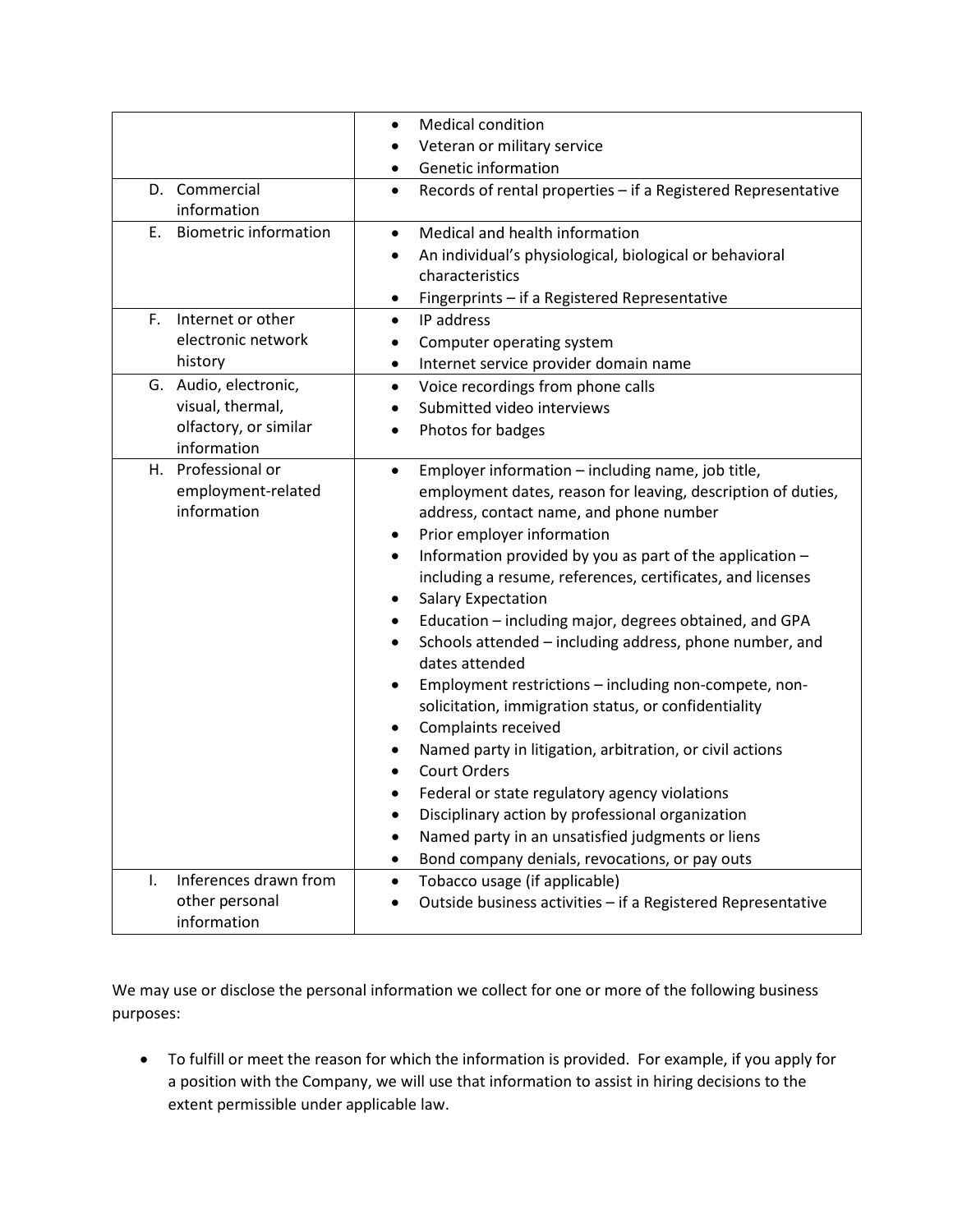- To carry out our obligations and enforce our rights arising from any employment relationship between you and us.
- To improve our website and present its contents to you.
- For testing, research, analysis and product development.
- As necessary or appropriate to protect the rights, property or safety of us, our clients or others.
- To respond to law enforcement requests and as required by applicable law, court order, or governmental regulations.
- As described to you when collecting your personal information or as otherwise set forth in the CCPA.

The Company will not collect additional categories of personal information or use the personal information we collected for additional purposes without providing you notice.

### *Non-Customer Visitors to Nationallife.com*

The Company does not collect any personal information from non-customer visitors to nationallife.com with the exception of the following information to the extent voluntarily provided by a site visitor:

| Category                    | <b>Specifics</b>                        |
|-----------------------------|-----------------------------------------|
| Identifiers - including     | Name (first and last)                   |
| personal information under  | <b>Address</b>                          |
| California's Customer       | Phone number                            |
| Records law (Cal. Civ. Code | Email address                           |
| 1798.80(e)                  | Comments - i.e., "How may we help you?" |

We may use or disclose the personal information we collect for one or more of the following business purposes:

- To fulfill or meet the reason for which the information is provided. For example, if you provide us with personal information asking a financial professional to contact you, we will use that information in order to fulfill your request.
- To provide you with information, productions, or services that you request from us.
- To carry out our obligations and enforce our rights arising from any contracts entered into between you and us, including billing, notifications, and claims.
- To improve our website and present its contents to you.
- For testing, research, analysis, and product development.
- As necessary or appropriate to protect the rights, property, or safety of us, our clients, or others.
- To respond to law enforcement requests and required by applicable law, court order, or governmental regulations.
- As described to you when collecting your personal information or as otherwise set forth in the CCPA.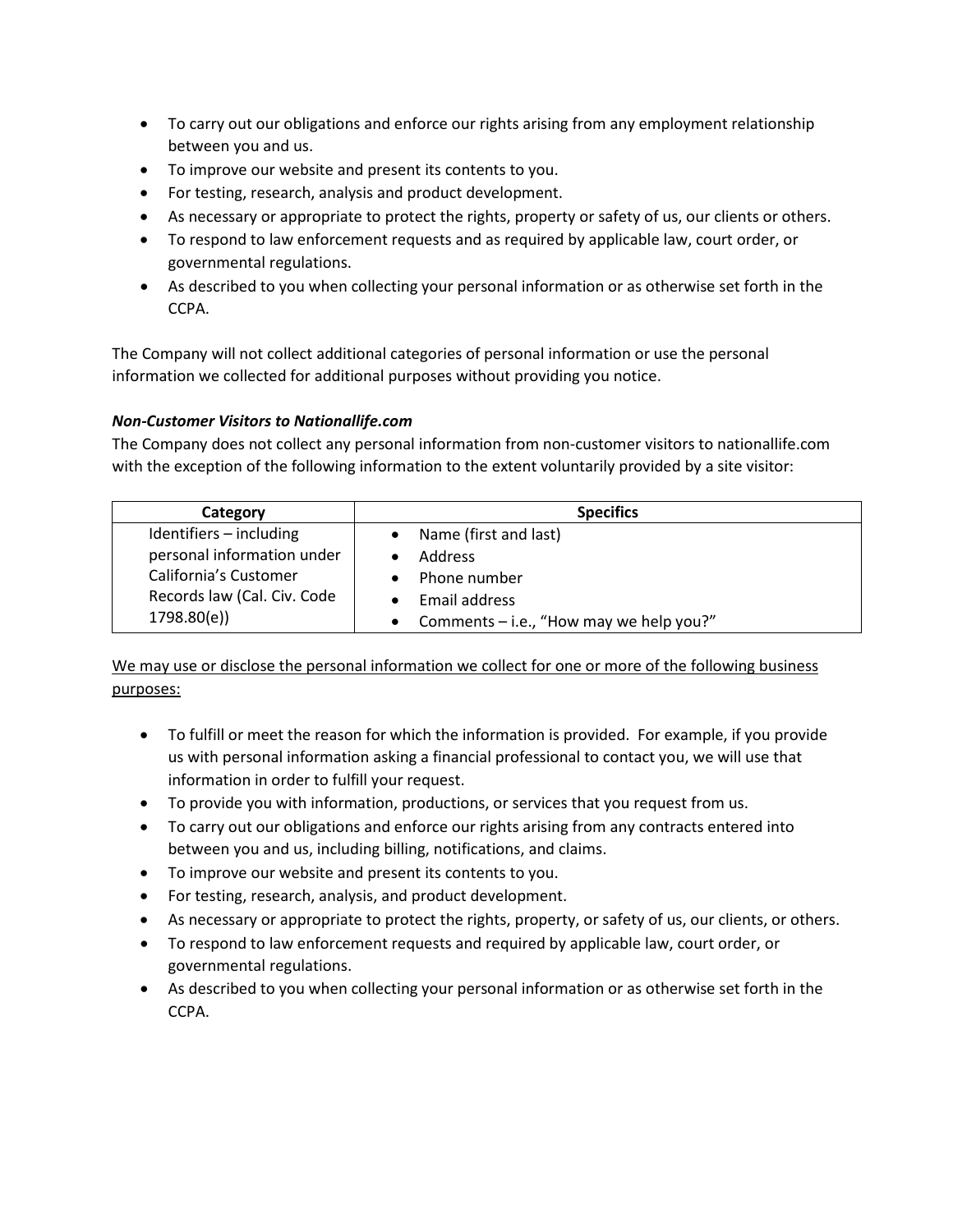### **Sharing Personal Information**

We may disclose your personal information to third parties for a business purpose. When we disclose personal information for a business purpose, we enter a contract that describes the purpose and requires the recipient to both keep that personal information confidential and not use it for any purpose except performing the contract.

We disclose your personal information for a business purpose to the following categories of third parties:

- Our affiliates
- Service providers
- Agents that sell our products
- Third parties to whom you, or your agents, authorize us to disclose your personal information in connection with products or services we provide to you
- Regulatory or legal bodies, including adult protective services and law enforcement agencies

### **Your Rights**

The CCPA provides California residents with specific rights regarding their personal information. This section describes your CCPA rights and explains how to exercise those rights.

#### *Right to Request Customer Specific Disclosure*

Except to the extent the CCPA otherwise provides, you have the right to request that we disclose certain information to you about our collection and use of your personal information over the past 12 months. Once we receive and confirm your verifiable consumer request, we will disclose to you the following information to the extent required by the CCPA:

- The categories of personal information we have collected about you.
- The categories of sources from which your personal information was collected.
- The business purpose for collecting information.
- The categories of third parties with whom the business shares personal information.
- The specific pieces of personal information collected on you.
- The categories of your personal information that were disclosed for business purposes in the 12 months preceding your request.

### *Right to Request Deletion*

Except to the extent the CCPA otherwise provides, you have the right to request that we delete any of your personal information that we collected from you and retained. Once we receive and confirm your verifiable consumer request, we will delete (and direct our service providers to delete, if applicable) your personal information from our records to the extent required by the CCPA.

We may deny your deletion request if retaining the information is necessary for us or our service providers, if applicable, to: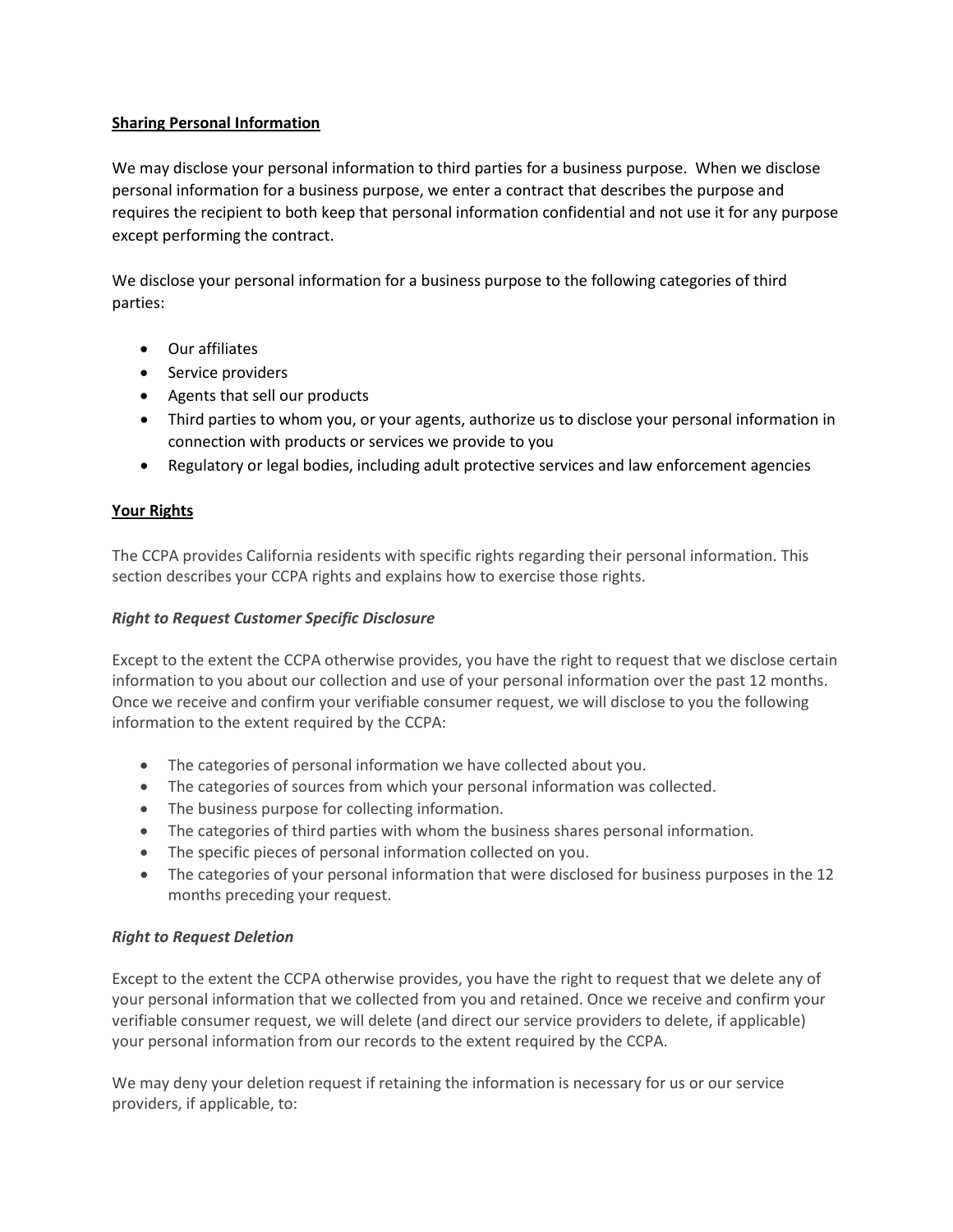- 1. Complete the transaction for which we collected the personal information, provide a good or service requested by you or, reasonably anticipated within the context of our ongoing business relationship with you, or otherwise perform our contract with you.
- 2. Detect security incidents, protect against malicious, deceptive, fraudulent, or illegal activity, or prosecute those responsible for that activity.
- 3. Debug to identify and repair errors that impair existing intended functionality.
- 4. Exercise free speech, ensure the right of another consumer to exercise that consumer's right of free speech, or exercise another right provided for by law.
- 5. Comply with the California Electronic Communications Privacy Act pursuant to Chapter 3.6 (commencing with Section 1546) of Title 12 of Part 2 of the Penal Code, to the extent such compliance is required.
- 6. Enable solely internal uses that are reasonably aligned with your expectations based on your relationship with us.
- 7. Comply with a legal obligation.
- 8. Otherwise use your personal information internally and in a lawful manner that is compatible with the context in which you provided the information.

### *Contact Information for Exercising Your Rights*

To exercise your right to request customer specific disclosure or the right to request deletion as described above, please submit a verifiable consumer request to us by either:

- Emailing us at: [NLGCompliance@nationallife.com](mailto:NLGCompliance@nationallife.com)
- Calling us at: 800-732-8939; or

This information will be disclosed and delivered to you free of charge within 45 days by mail or electronically, as chosen by you. This information is limited to the information collected in the last 12 months, as of the date of your request, and may be provided at any time, not to exceed more than twice in a 12-month period.

#### **Non-Discrimination**

The Company will not discriminate against you for exercising any of your CCPA rights. Unless permitted by the CCPA, we will not:

- Deny you goods or services.
- Deny your appointment with the Company.
- Deny you employment with the Company.
- Charge you different prices or rates for goods or services, including through the use of discounts or other benefits.
- Impose penalties on you.
- Provide you a different level of quality of goods or services to you.
- Suggest that you will receive a different price or rate for goods or services or a different level of quality of goods or services.

However, we may charge you a different price or rate, or provide a different level or quality of goods or services to you, if that difference is reasonably related to the value provided to us by your data.